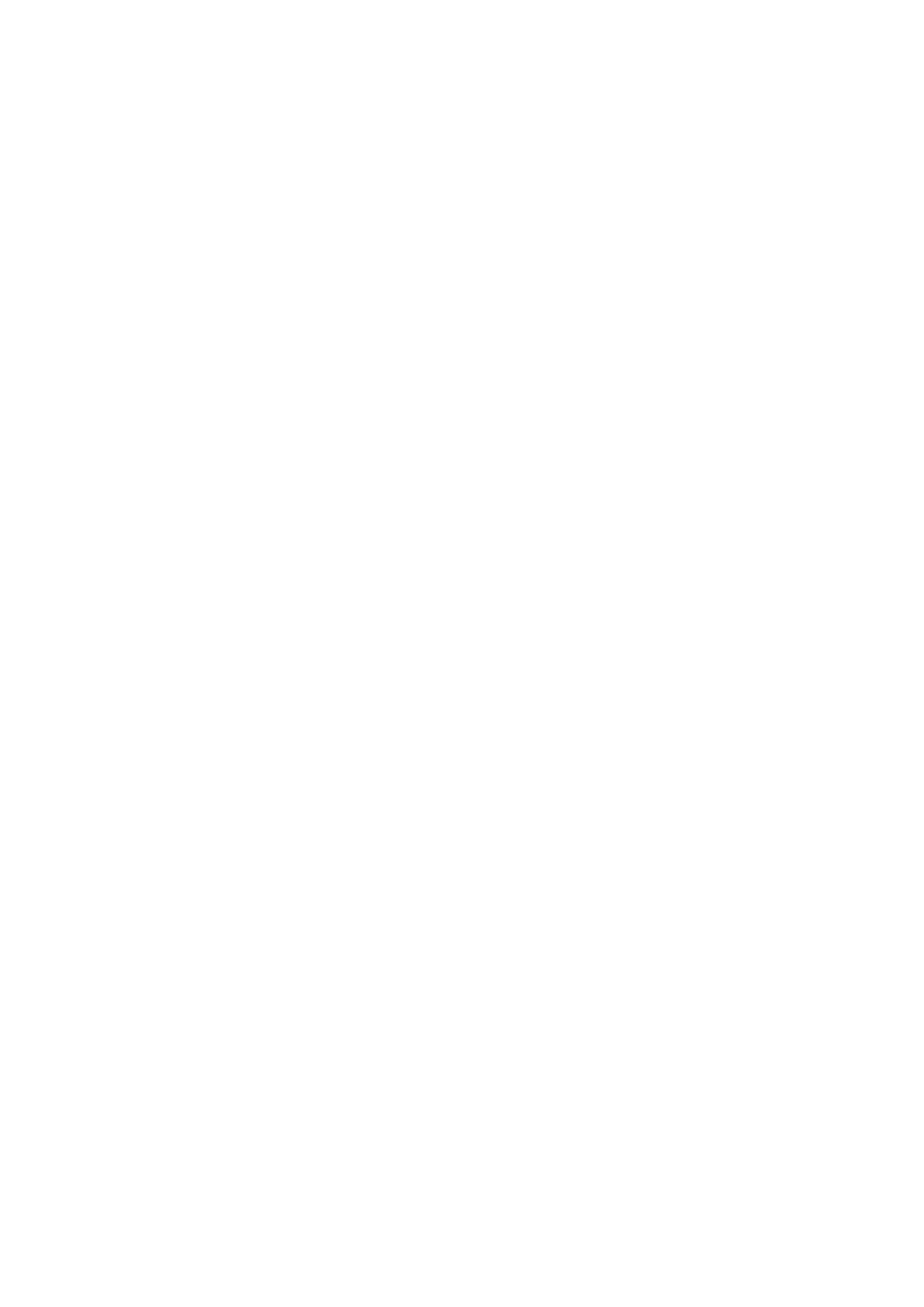# **SUMMARY**

|  | 4. THE PARADOX OF FINANCIAL PROFITABILITY AND USE OF PPPS 205 |      |  |  |
|--|---------------------------------------------------------------|------|--|--|
|  |                                                               | .208 |  |  |
|  |                                                               | .208 |  |  |
|  |                                                               |      |  |  |

Lyons, May 2003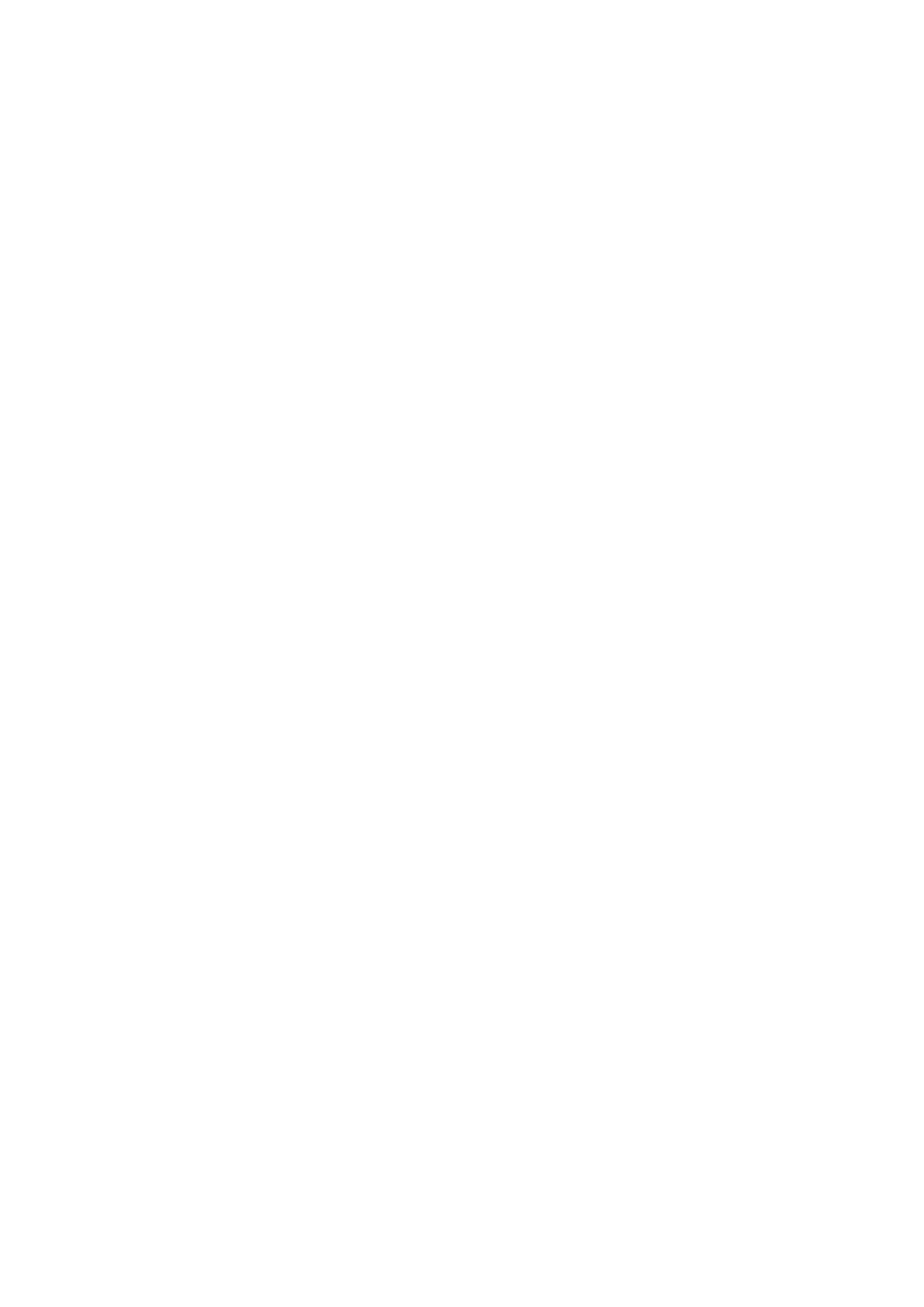#### **INTRODUCTION**

Towards the end of the twentieth century, the trend that seemed to be emerging in many countries was towards a certain distribution of roles whereby transport operations were assigned to the private sphere and infrastructure to the public sphere. Over the past ten years, however, growth in the use of PPPs has signalled a significant change which completely redefines the issue of infrastructure funding.

## **1. A MAJOR YET PARADOXICAL TREND**

The period 1990-2000 was marked by the growing involvement of the private sector in the financing of public infrastructure investment. This trend has been systematically tracked in developing countries and transition economies by the World Bank<sup>1</sup>. The Bank reported 2 500 projects involving private operators during the period, of which 675 were in the transport sector. Even though transport projects remain a minority in these statistics, investment in transport infrastructure nonetheless amounted to 135 billion dollars.

This trend is also apparent in the developed economies, although initiatives in this area remain limited to a small number of toll highway concessions and to an even smaller number of rail projects that, like Eurotunnel or the Orlyval to Paris link, have not been clear-cut financial successes.

These trends obviously reflect economic rationales which, although they may sometimes prove controversial, can draw on an extensive literature.

The first rationale is that such investment offers private operators the possibility to manage the construction and operation of a given project more efficiently. This argument is based on the premise that the internal rate of return (IRR) for the project will vary according to whether the project is managed by a government administration/enterprise or by a firm that in theory accustomed to constant optimization of its operations. There are many reasons put forward to explain this difference: lower salaries in the private sector for certain types of personnel, greater flexibility, shorter lead times that will speed up the return on the investment, or even a greater capacity to withstand political demands that would entail additional costs (Dewenter and Malesta, 2001).

The second rationale is particularly important in countries with relatively little experience of toll infrastructure. J.A. Gomez-Ibanez and J.R. Meyer (1993) note that tolls are resented on infrastructure owned by the State, but are perceived as normal if the works are financed by a private enterprise. The use of private operators is therefore often the only way in which to make application of the user-paysprinciple more acceptable.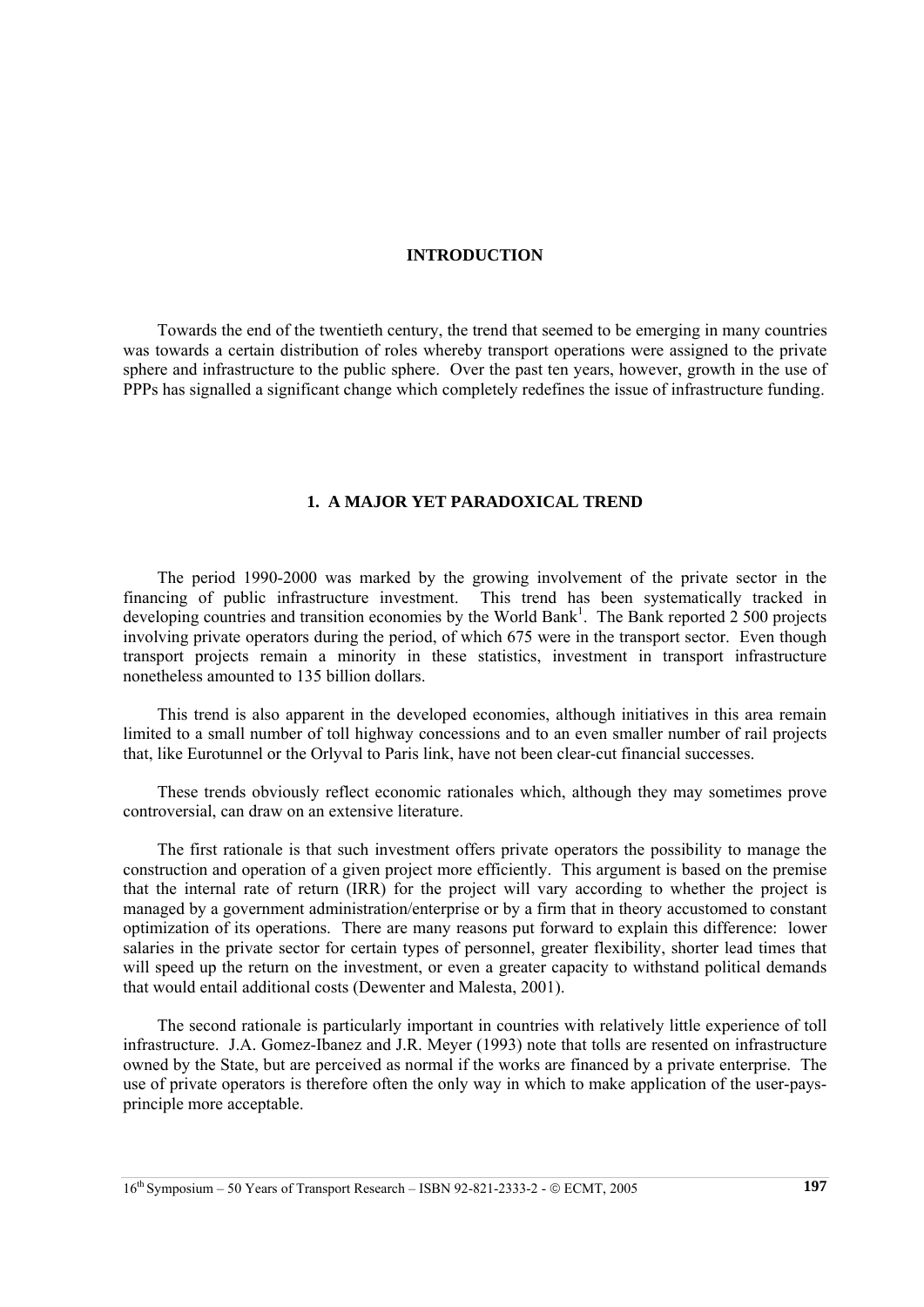The third rationale for the use of private funding is an excessive level of public debt, on the part of either the public operator likely to take charge of the project or the State itself. Even though it is underwritten by the future revenue stream, the additional debt may prove disadvantageous in terms of the adverse impact on the credit rating of a public operator or, as is more generally the case, the government's ability to control public  $debt^2$ .

Nevertheless, this development faces an obstacle, particularly in Western Europe. PPPs have started to become attractive at a time when the financial rate of return on projects is at a historic low. In the case of motorways, for example, in countries where the development of motorway networks has primarily been financed through the use of tolls, as in the case of France, Italy and Spain which between them have 28 000 km of motorway, all the major corridors have been in place for a long period of time and the networks therefore already have a high grid density. The links that still remain to be built, either to increase grid density or to open up isolated areas, will therefore carry lower volumes of traffic. While new projects may be justified in terms of their socio-economic return or their contribution to territorial development, their financial rate of return is usually far too low to ensure that they will be self-financing.

The same is true of rail networks. In the conventional rail network, the contributory capacity of carriers, and hence revenue from charges, is at best sufficient to cover the costs of network management and maintenance. In the high-speed network, the commercial success of the South-East TGV during the 1980s was such that construction of a new Paris-Lyon line and the purchase of dedicated rolling stock could be comfortably self-financed. The following projects, however, have proved to less and less financially profitable<sup>3</sup>, to the point that there are now no longer any projects which do not require most of the investment to be covered by public funding.

Paradoxically, this situation has seen an increase in the use of PPPs for new projects. In France, for example, the most recent concessions for toll road construction have been awarded to private operators and the future international high-speed train lines (Perpignan-Figueras and Lyon-Turin) are set to follow suit.

Going beyond the case of France, the historical paradox may be stated as follows: PPP mechanisms emerge (or re-emerge) at a time when the number of financially profitable infrastructure projects seems limited or even, in certain countries, non-existent.

We shall demonstrate in the following paragraphs that this paradox may be explained by the mathematical function determining the rate of subsidy required for a PPP project with an inadequate financial rate of return.

#### **2. DETERMINATION OF THE SUBSIDY REQUIREMENT**

The aim, in short, is to determine the extent to which the use of a private partnership can reduce the burden on public finances compared with the use of a public enterprises whose debts are guaranteed by the State. To make it easier to state the question formally, we have assumed that a choice must be made between two options stylised as follows: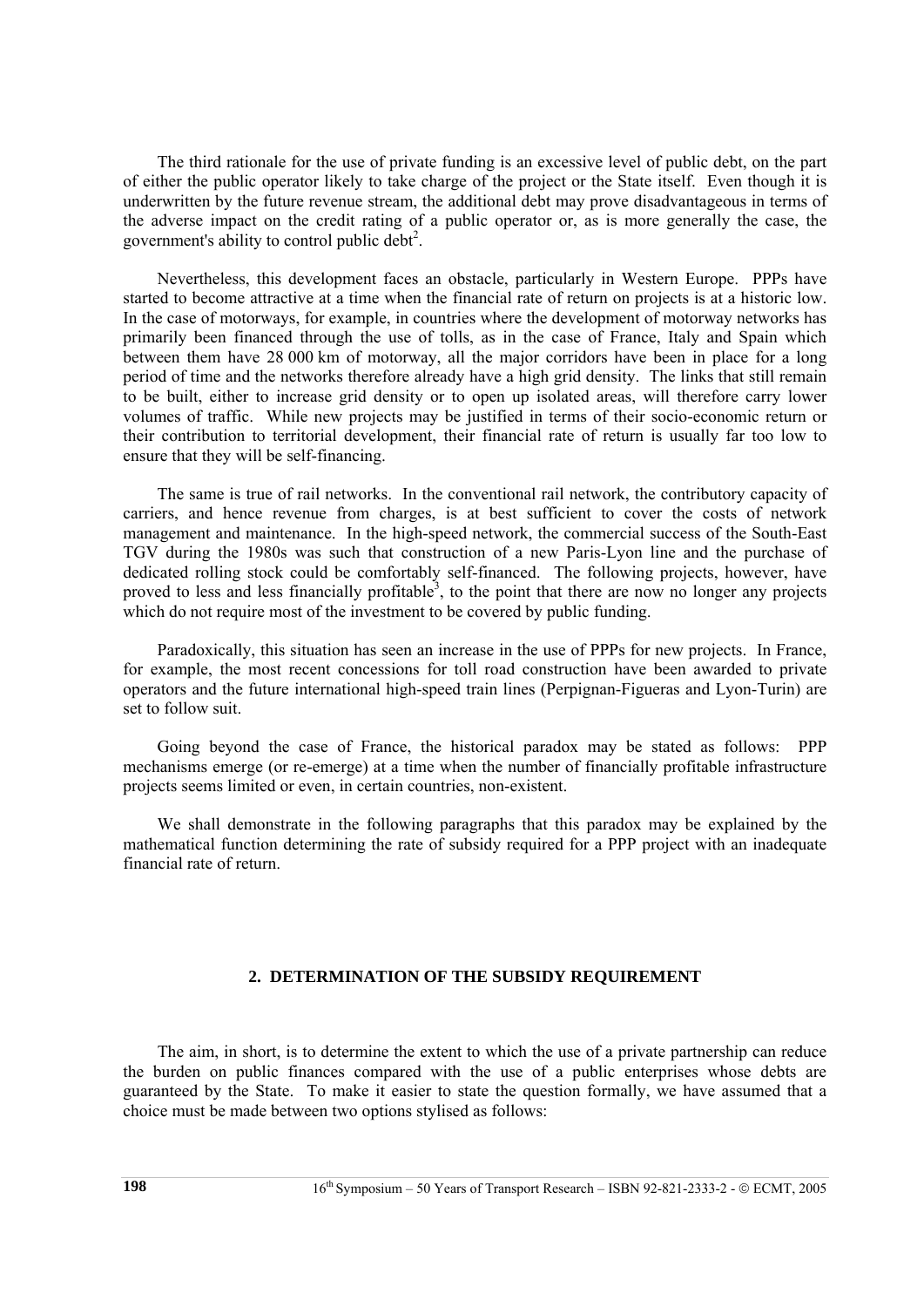- *-- In the "public" option*, the operator in charge of the project is assumed not to make a profit but is deemed to be able to cover his investment and operating costs, including borrowing charges, with the commercial revenue arising from either tolls paid by users or shadow tolls<sup>4</sup> paid by government. In the case of a loss-making project, it is assumed that government will make good the loss; in addition, the level of subsidy, determined on the basis of an ex ante cost-benefit analysis, must provide a sufficient top-up to the predicted income to allow the operator to cover all his costs.
- *In the "private" option*, the mechanism is exactly the same except that the private operator's charges include the remuneration of his own capital and therefore allow him to make a profit.

We start out by assuming that the IRR for the project will be the same for both a public and a private operator. While we are aware that this assumption is not necessarily relevant, it will not be removed until paragraph 4.

Accordingly, it is assumed that the public operator will implement the project if the forecast IRR is capable of covering the market interest rate plus a risk premium which takes account of the uncertainties associated with any financial assessment of the project, i.e. uncertainties over costs and over traffic and revenue forecasts. To give a practical example, if the long-term rates on the financial market are 4 per cent and if the risk premium is estimated at a similar 4 per cent, then the public operator cannot commit itself unless the IRR is equal to at least 8 per cent. Any rate below that would have to be compensated by a subsidy to bring it back up to that level.

For the same project, the private operator has to cover the same assumed market rate and risk premium, to which he has to add a profit margin of, say, a further 4 per cent. This means that any IRR of less than 12 per cent will require a subsidy to ensure that the project is financially profitable.

It should be noted that the use of taxpayers' money can in theory be justified, with regard to both a public and a private operator, in terms of benefits that are unrelated to the project's balance sheet and that can be identified through calculation of the economic rate of return (ERR). The project can therefore be assessed not simply from the standpoint of the carrier and his balance sheet, but also from the standpoint of society as a whole. This assessment will address the benefits and costs to all economic agents, for example net loss of income for competing modes or variations in surpluses for users, or even the impact of the project on safety and the environment. Considerations relating to territorial development, which cannot readily be taken into account in a cost-benefit analysis, can also justify a decision to invest.

On the basis of the orders of magnitude mentioned above, we can distinguish three types of project:

- 1) For projects with a high rate of return (over 12 per cent according to the suggested orders of magnitude), no public funding is required, irrespective of whether the operator is public or private;
- 2) For projects with a medium rate of return (between 8 per cent and 12 per cent), the public operator can invest without a subsidy, whereas the private operator needs to demand a subsidy level that will increase the project's rate of return to 12 per cent;
- 3) For project with a low rate of return (less than 8 per cent), a subsidy is required in both instances, but will be higher in the case of a private operator because, in this instance, the financial rate of return on the project needs to raised to a higher level.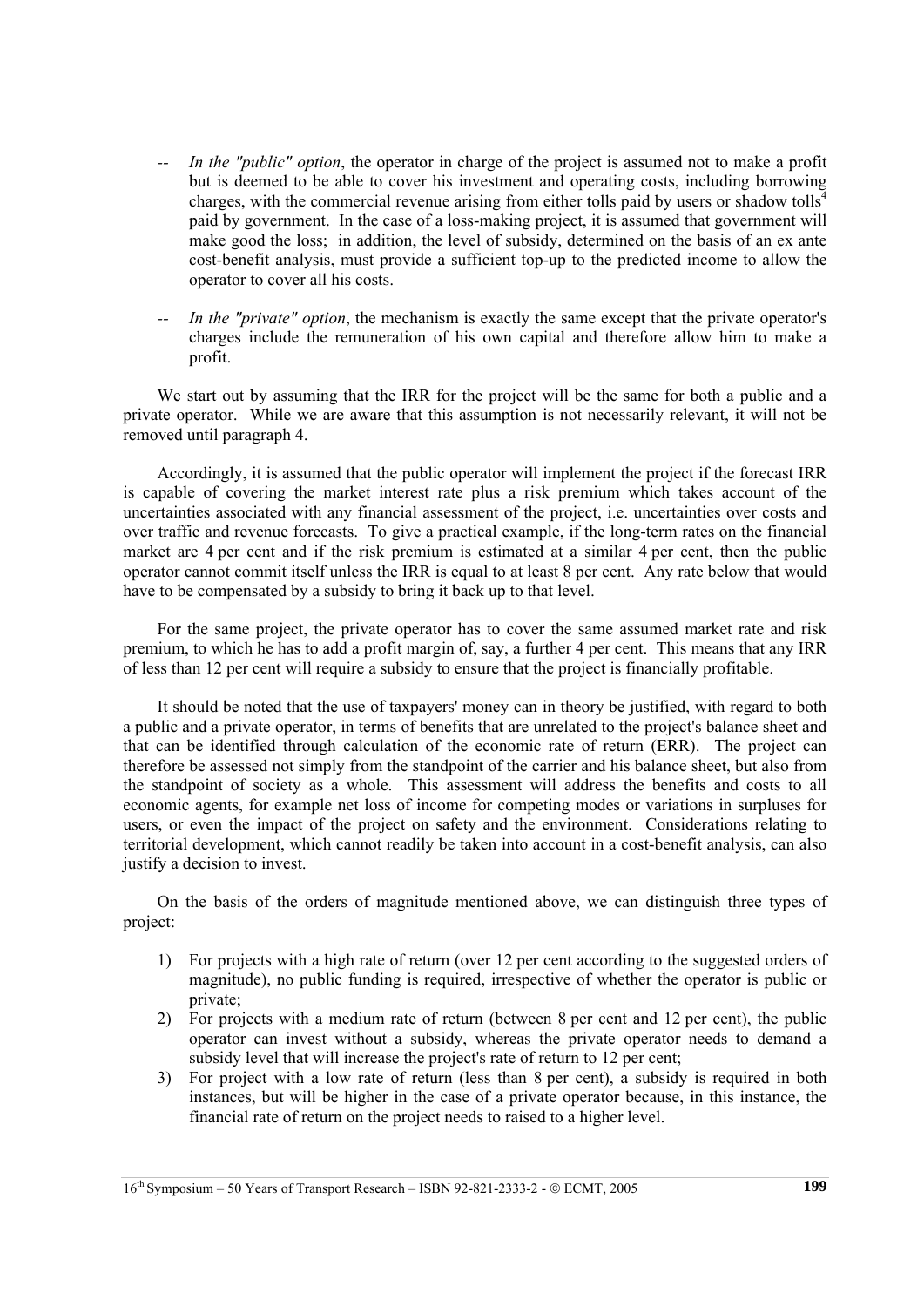On the basis of our chosen assumptions, and particularly that of equally efficient public and private sectors, this presentation would suggest that the "private" option can be more expensive for public finances than the "public" option. It nonetheless remains a rough approximation in that *it does not detail the relationship between the subsidy requirements and the IRR in question*. We therefore need to determine this relationship in order to gain a clear idea of the challenges for public finances and so that the assumption of equal efficiency can be subsequently set aside.

Accordingly, let us consider a typical project assumed to be completed within a period d representing a number of years during which the annual investment costs c are assumed to be constant. Once the infrastructure enters into service, the net profit earned by the operator is expressed as a and is assumed to grow at an annual rate of b.

This is a stylised, although ultimately classical<sup>5</sup>, account of costs and benefits that is represented in Figure 1. If the infrastructure is assumed to enter into service on the date  $t = 0$ , the annual expenditure between the dates –d and 0 will be c. From the entry into service onwards, the profit earned is assumed to take the form (a+b.t).



 The internal rate of return of the project (IRR), that is to say, the discount rate that cancels its net present value (NPV), will therefore be a function of the four parameters c, d, a and b. This rate is to be compared with the rate of return that a (public or private) operator would be entitled to expect.

We shall use the following notation:

- $\alpha$  discount rate used to calculate the net present value (NPV);
- $\alpha_0$  discount rate that cancels out the project's NPV, i.e. its IRR;
- δ IRR top-up that the subsidy gives to the operator;
- $\tau$  rate of subsidy of the investment, i.e. the part of c financed by a subsidy.

For a discount rate,  $\alpha$ , and a discounted balance calculated from the dates  $-d$  to T, the net present value of the project may be expressed as follows: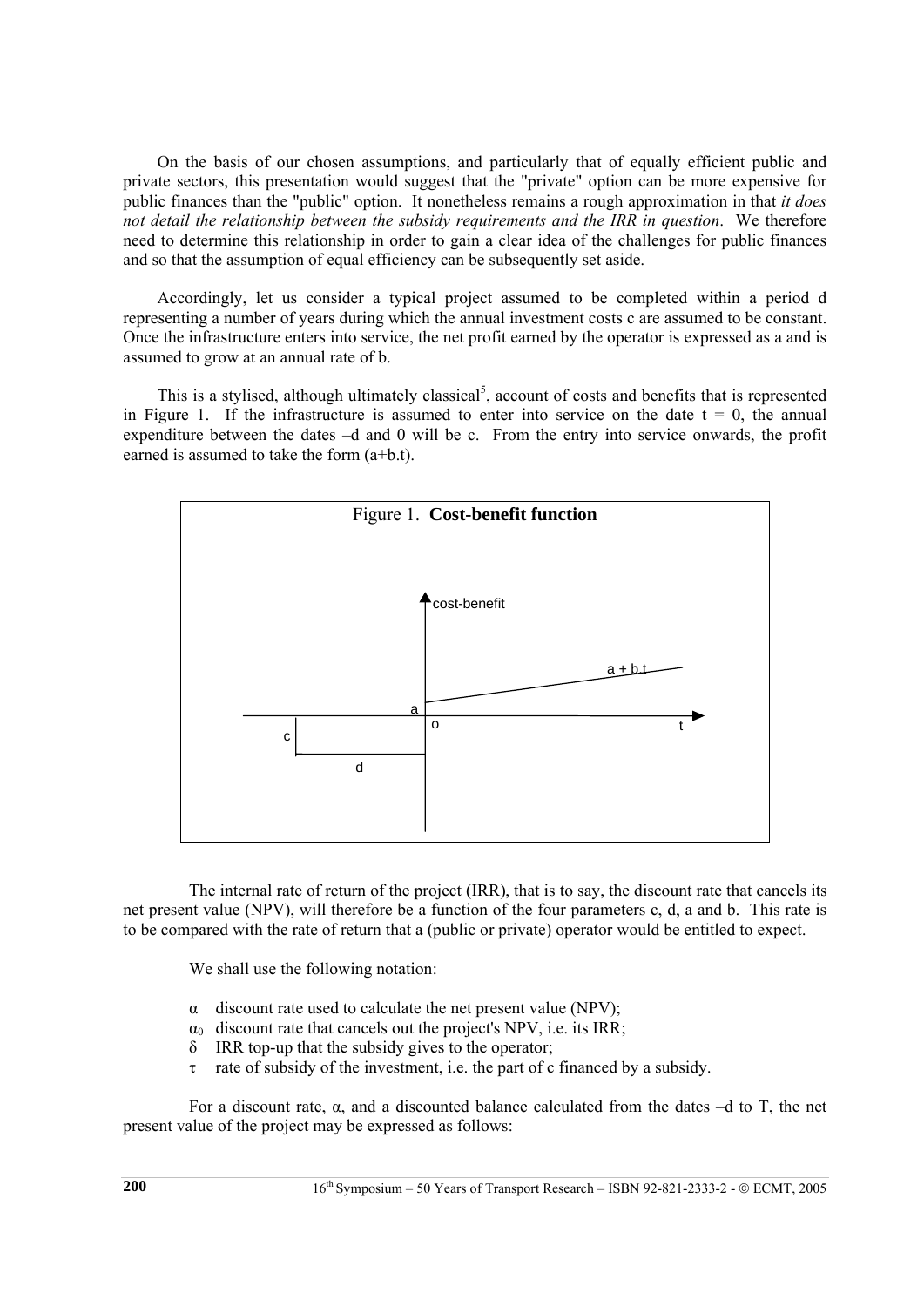NVP = 
$$
\int_{-d}^{0} -c.e^{-\alpha t} dt + \int_{0}^{T} (a + b.t).e^{-\alpha t} dt
$$
 (1)

To simplify the calculations, we shall assume that the discounting extends to infinity, which does not affect the results we are interested in due to the low impact of the distant future and, above all, the convergence of the integral functions of equation  $(1)$ . This equation therefore becomes<sup>6</sup>:

$$
NVP = \frac{1}{\alpha} \left[ c(1 - e^{\alpha d}) + a + \frac{b}{\alpha} \right]
$$
 (2)

The IRR of the project,  $\alpha_0$ , is then expressed by:

$$
c(1 - e^{-\alpha \theta}) + a + \frac{b}{\alpha_0} = 0
$$
 (3)

A subsidy rate,  $\tau$ , lowers the annual construction cost, c, to c(1- $\tau$ ) and increases the IRR  $\alpha_0$ to  $(\alpha_0 + \delta)$  so that (3) becomes:

$$
(1 - \tau)c(1 - e^{(\alpha \theta + \delta)d}) + a + \frac{b}{\alpha \theta + \delta} = 0
$$
\n<sup>(4)</sup>

From which we can deduce the following expression of the subsidy rate:

$$
\tau = 1 - \frac{a(\alpha \cdot \delta) + b}{c(\alpha \cdot \delta)(e^{(\alpha \cdot \delta)d} - 1)}
$$
(5)

The important aspect of this function with regard to the economic issues we are examining is the relationship between  $\tau$ , the subsidy rate and  $\delta$ , the increase in the IRR of the project to be accorded to the operator. This relationship obviously depends on the parameters c, d, a, b and, of course,  $\alpha_0$ , characterising the economics of the project. Furthermore, these parameters are interlinked by equation (4) defining  $\alpha_0$ , the IRR of the project. This means that if we wish to represent equation (5), some of these parameters must be fixed parameters, so that the only ones which will vary are those whose role we wish to display. To do this, we shall use a conventional graph-plotting technique.

We shall only present one of these graphs (Figure 2), as this will be sufficient for the purposes of our discussion. The annual construction cost, c, was set at a standard value of 100, and the length of the construction period was set at five years. The annual increase in net cost advantages, b, is taken as equal to 1. This is the same as varying the initial IRR of the project,  $\alpha_0$  (or even a, since  $\alpha_0$  depends solely on a, the net profit from the project at the time of entry into service). The graph below therefore represents function (5) for a series of values of  $\alpha_0$  between 2 per cent and 14 per cent plotted at 0.4 per cent intervals. For each of these values of  $\alpha_0$ , read on the x-axis, each curve expresses the subsidy rate required to raise the IRR to the values indicated.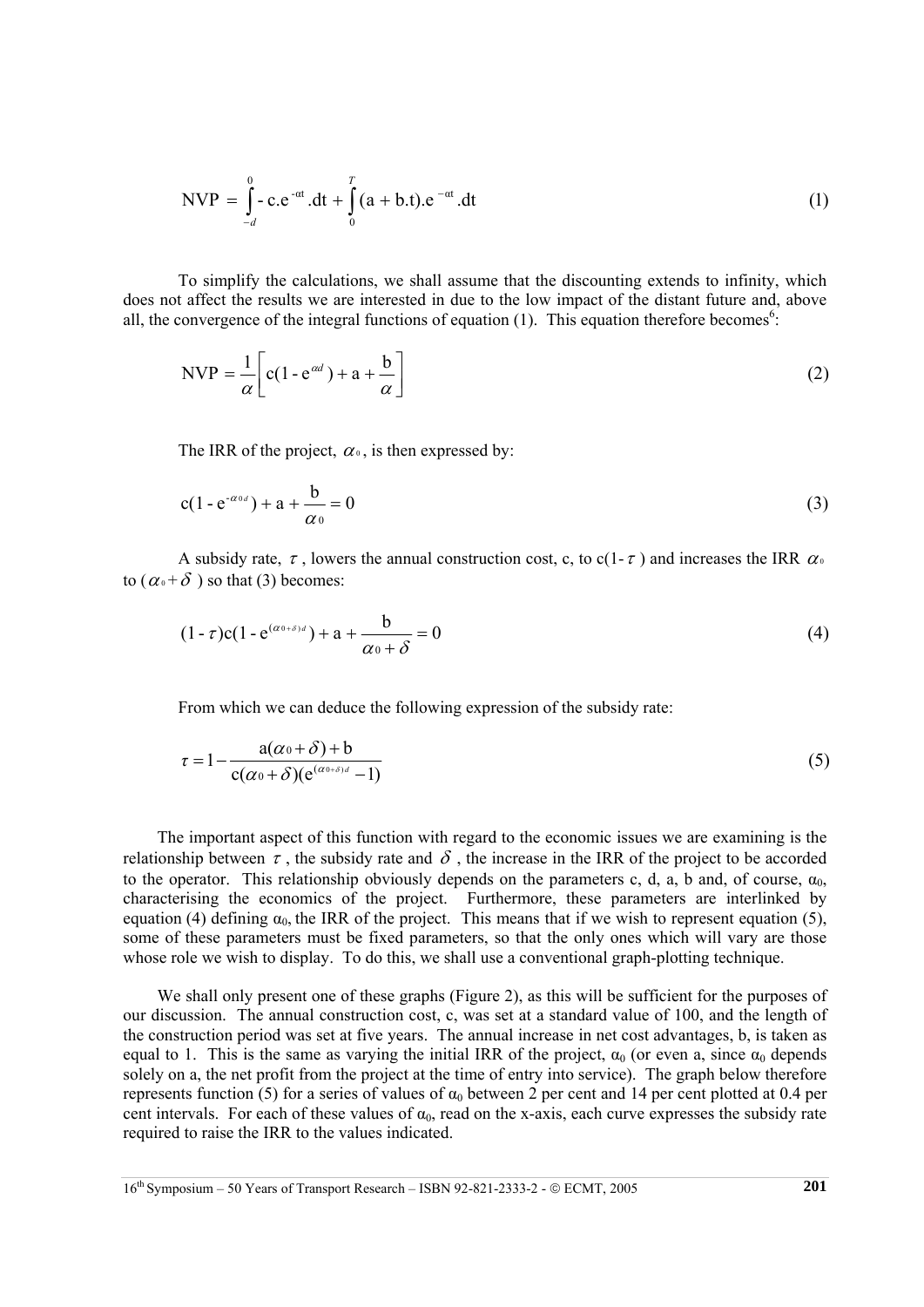

 Although based on the characteristics of the cost-benefit time series of the project in question and on the specific values used for certain parameters, the shapes of these curves are of a general nature. In particular, their concavity is attributable to the properties, which can easily be demonstrated, of the second derivative of function (5). This concavity has major consequences with regard to the choice between public operator or private partnership, which we shall discuss in greater detail below. The first of these consequences, however, concerns the increasingly important role played by the rate of return as it decreases.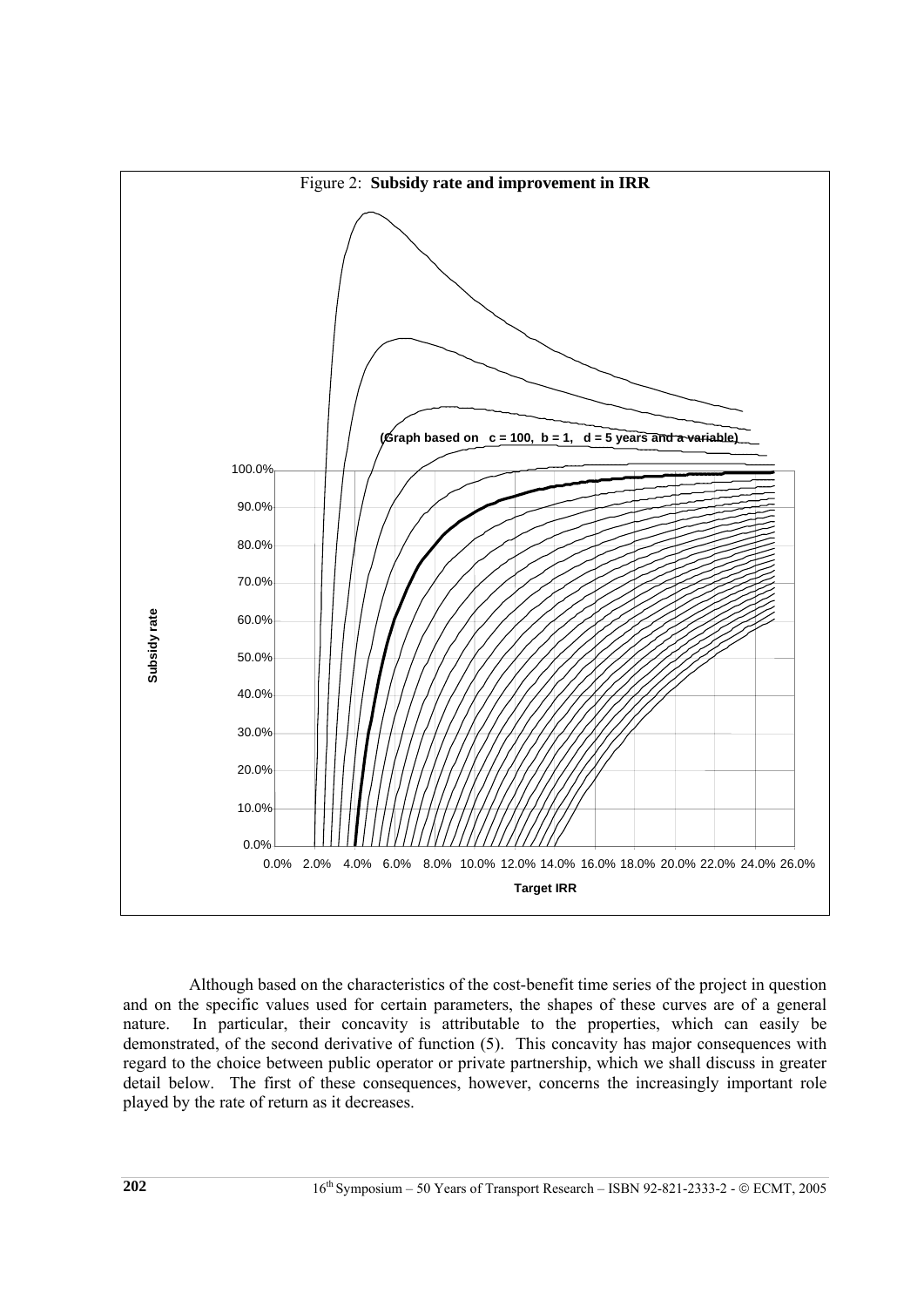## **3. THE TYRANNY OF THE FINANCIAL RATE OF RETURN**

 While it was to be expected that the subsidy requirement would increase in accordance with the internal rate of return to be offered to the operator, in addition the slope of the curve in Figure 2 is sharply decreasing. This concavity is a rather more unexpected outcome and means, in this instance, that the initial discrepancies between the initial IRR for the operation and the target IRR are extremely expensive, whereas intuitively an injection of subsidy into a project might be expected to secure a rapid increase in the rate of return for the operator. This graph therefore provides us with some highly intriguing orders of magnitude: at an initial IRR of 8 per cent, the project can be implemented by a public operator without subsidy; if the initial IRR is merely 6 per cent, a increase of 2 per cent to bring it up to the target IRR of 8 per cent would require public financing of 37 per cent of the cost of the project. This funding requirement is obviously even higher for projects whose intrinsic rate of return is even lower. If the rate of return is 4 per cent, for example, then making up the four missing percentage points would require a subsidy rate of 80 per cent!

This means that the leverage effect of public financing on the rate of investment is far greater than generally suspected due to the fact that priority may or may not be given to projects offering the best financial rate of return.

It is well known that the public financing requirement is inversely proportional to the initial rate of return. However, in addition, this public financing requirement increases very rapidly as soon as any attempt is made to increase the initial rate of return by a few percentage points. If public financing capacity is assumed to be low, financing resources may be depleted even faster if priority is given to projects with a low rate of return on the grounds that they offer a good economic rate of return.

Consequently, whereas the ERR is supposed to indicate projects with the highest social return, there is no guarantee that investing by (decreasing) order of the economic rate of return will provide a better overall social return than giving priority to projects with a high financial rate of return. In such a case, scarce public resources can be used to implement a greater number of projects and could in turn yield, on aggregate, a higher social and economic surplus than the order of magnitude suggested by the ERRs.

A number of simulations were made of investment programmes to lend some consistency to this thesis<sup>7</sup>. The exercise consisted in examining 17 toll motorway projects for which all the data required for the simulations were known and had been evaluated by means of standard methodology<sup>8</sup>. Subsidy rates were calculated by equations (4) and (5). It was initially assumed that the projects were subject to a budget constraint under which annual public financing was restricted to 150 million euros during the first year of the programme, after which the financing was assumed to increase by 2.5 per cent a year.

Four simulations are proposed which assume, respectively, that projects are implemented in order of decreasing IRR, in order of ERR, and then in two random orders (corresponding to alphabetical order and reverse alphabetical order). Each of these programmes, which were assumed to run for 15 years, clearly exhibited a social return which we chose to represent by the ratio between the socioeconomic NVP (or collective surplus) generated by the programme per euro of subsidy. The results are given in the table below.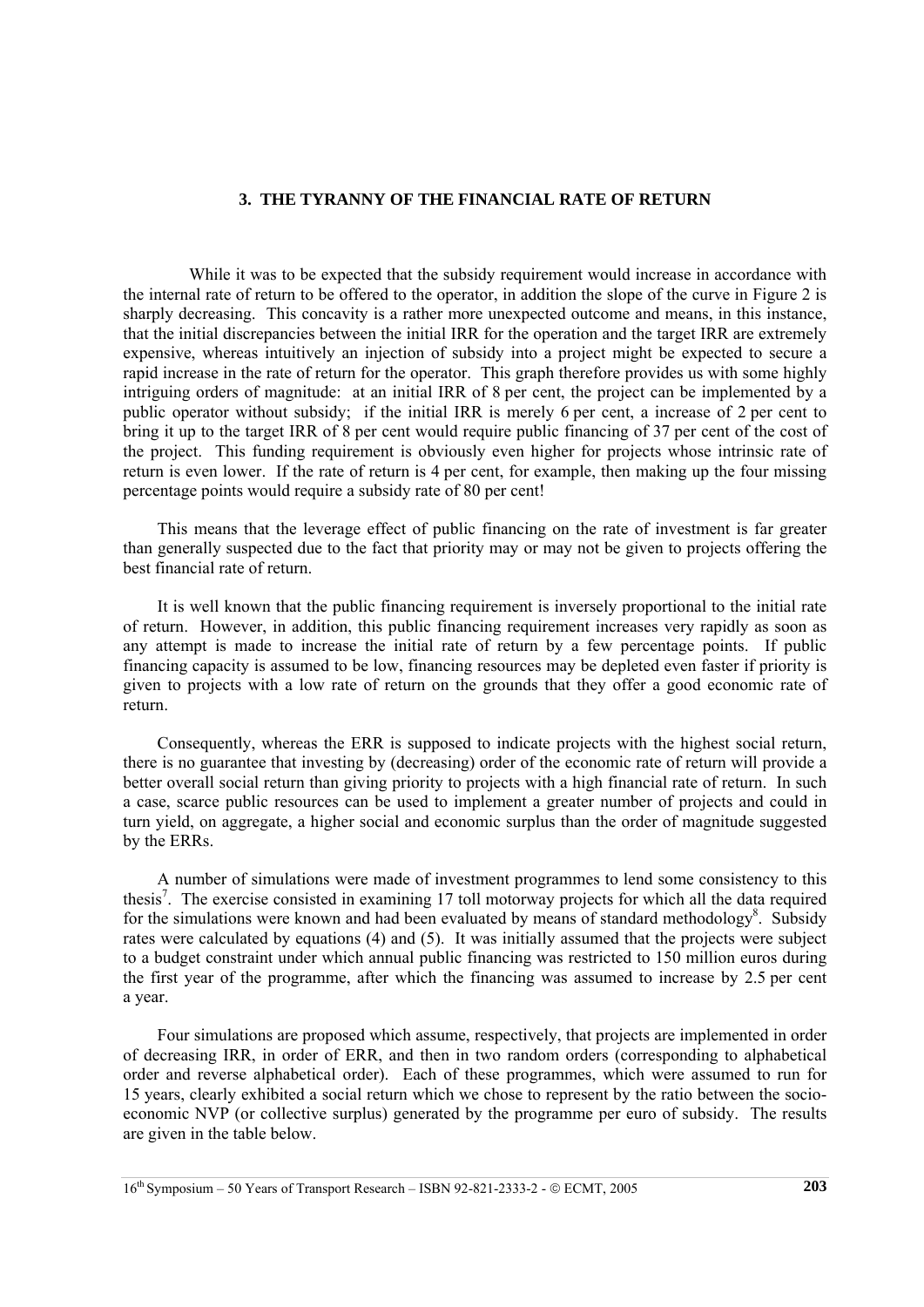| Order in which projects are<br>completed | <b>Decreasing</b><br>order of IRR | <b>Decreasing</b><br>order of ERR | <b>Alphabetical</b><br>order | <b>Reverse</b><br>alphabetical<br>order |
|------------------------------------------|-----------------------------------|-----------------------------------|------------------------------|-----------------------------------------|
| Collective surplus per euro<br>invested  | 4.27                              | 3.26                              | 2.19                         | 0.77                                    |
| Length of network constructed            | 525                               | 485                               | 335                          | 330                                     |

## Table 1. **Social return of a programme of 17 toll motorway projects in the order in which projects were implemented**

*Source*: Julien Brunel, LET research seminar.

It should first be noted that this table emphasizes the potentially adverse impacts, in terms of economic efficiency, of implementing programme projects in random order, in this case alphabetical and reverse alphabetical order, which is the type of order which could well result from the wielding of political influence by local dignitaries.

These results also hold an even more important and above all less well-known lesson, namely, that they challenge the widely accepted principle in public economics that the ERR of projects indicate those which should be undertaken first in order to generate the best social return. In this example, however, the collective surplus generated by the programme is greatest when projects are implemented in order of their IRR rather than their ERR. This is obviously attributable to a financial constraint, namely, that when public financing capacity is very low, an investment programme which takes little account of the financial profitability of the project will very quickly consume the public funds available, resulting in a slower rate of entry into service. The last line in Table 1 clearly demonstrates this "budget effect" and explains the paradox in terms of the length of network brought into service according to the order of programme implementation.

It would be fair to assume that the weaker the public financing capacity, the greater the likelihood of such a scenario arising. Taken to the extreme, it would suggest that an unlimited public funding capacity would permit all projects to be completed as soon as possible. To illustrate this trend in the budget effect, the programme simulations were diversified by relaxing the budgetary constraint (from 150 to 600 million euros). The results are given in Figure 3 below.

The data clearly show that the budget effect diminishes in direct proportion to the degree to which the public financing constraint is relaxed. Once the figure of 600 million euros has been reached, all the projects considered (i.e. 1 105 km of new motorways) can be completed within the lifetime of the programme. In this instance, the explanation of the paradox in terms of length of time before entry into service throughout the programme lifetime no longer holds, although the random orders in which projects are implemented will nonetheless generate less overall surplus, because projects with high rates of return and generating the greatest surpluses<sup>9</sup> were not the first to be implemented.

It is worth noting, in passing, that the light thus shed on the variable role played by the budget constraint suggests to us that, on the whole, it is perfectly logical that, historically, territorial development considerations only started to be taken into account once public finances had become sufficiently healthy. Not only is this a sign that the most urgently needed investments had been made, but in addition it is a situation in which our results show that the social loss is minimal if priority is given to investments with low rates of return.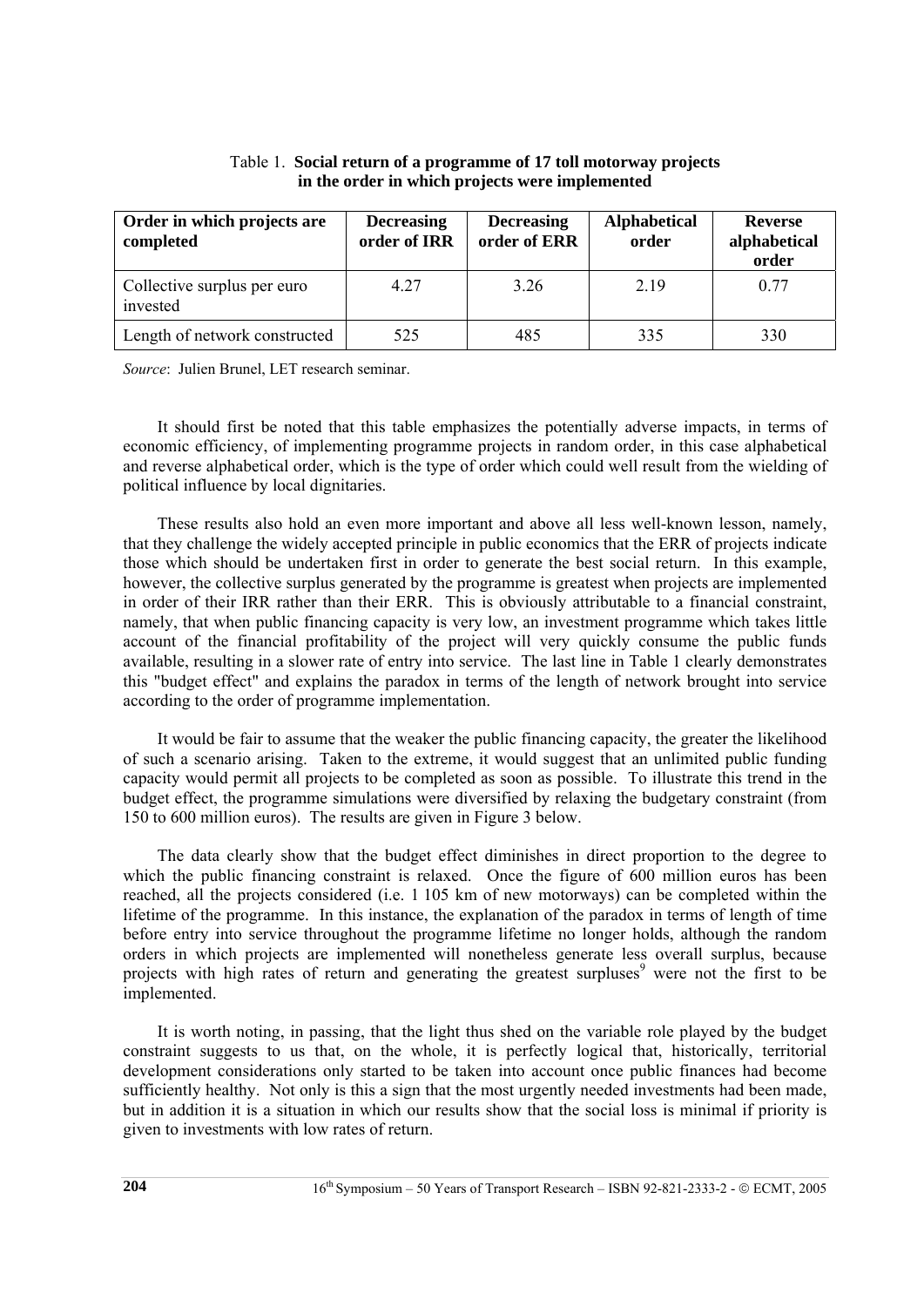

 It should be noted at this point that these simulations, suggesting that the rate of return criterion is imperative when public resources are limited, obviously depend upon the configuration of projects in alternative programmes. Each of these programmes may have intrinsic "network effects", whereby the order in which projects are implemented, for example, has an effect on the rate of return of individual projects. What we are advancing here is no more than a working hypothesis to the effect that: *an investment programme in which projects are implemented by decreasing order of their economic rate of return can have a lower overall social return than a programme which gives priority to high financial rates of return. The greater the constraint on public financing capacity, the greater the probability that such a relationship exists.*  **EXECUTE THE RESENSE TO THE RETAINMENT CONDUCT THE RETAINMENT CONDUCTS THE REAL PROPERTY CONDUCTS TO THE PARADOX OF FINANCIAL PROFITABILITY AND USE OF PPPS (and the rate of reduction is imperative programme in the rate of** 

## **4. THE PARADOX OF FINANCIAL PROFITABILITY AND USE OF PPPS**

The concavity of the curves in Figure 2 determining the subsidy requirement also has implications with regard to the issue of PPPs. They suggest that when financial rates of return are close to the rate required by the public operator, the use of a private operator who would not be capable of significantly improving the profitability of the operation can prove costly: for an 8 per cent rate of return, a concession can be awarded to a public operator without any need for subsidy; but to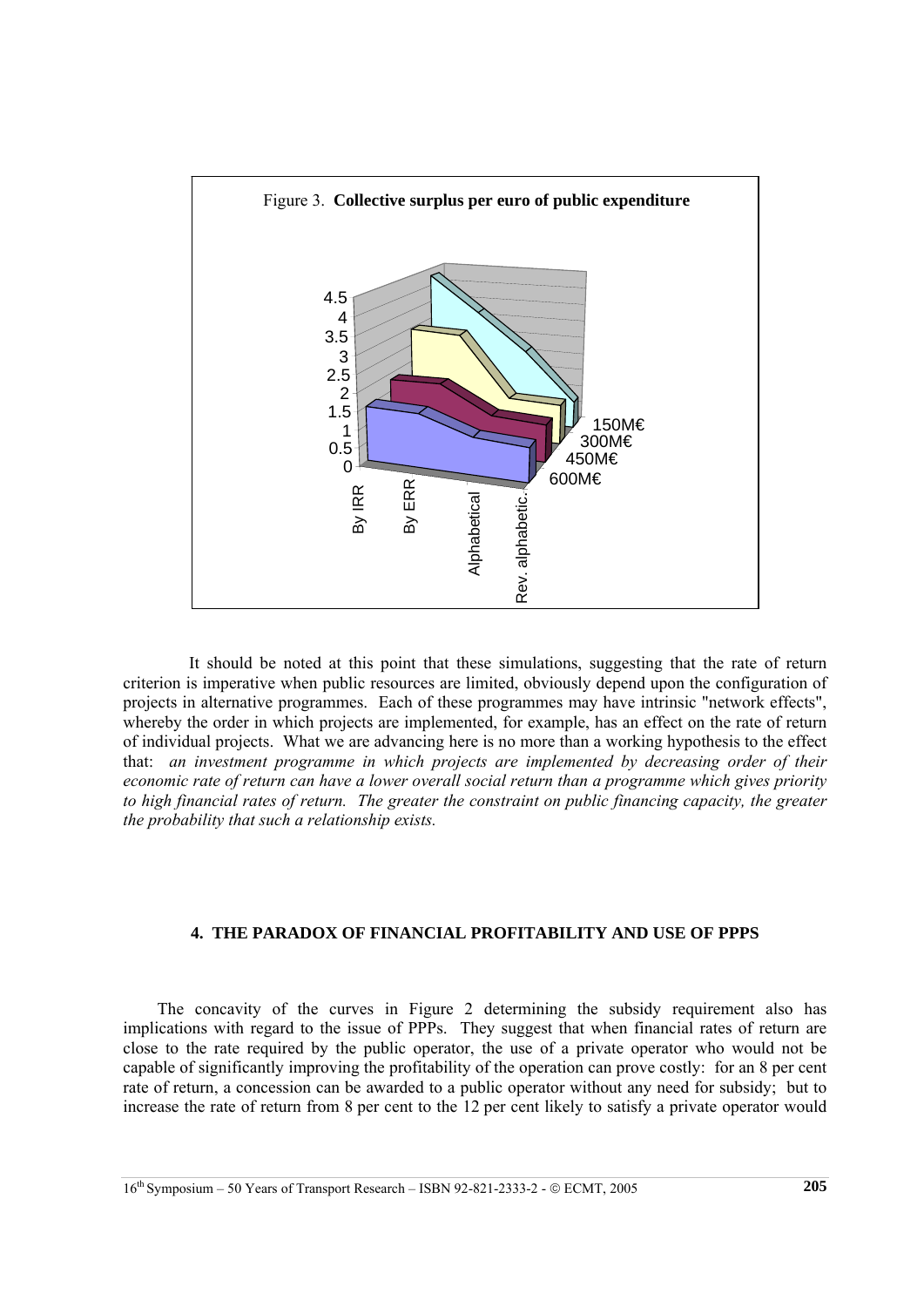require a public subsidy of 45 per cent of the investment cost. Within these IRR percentages, unless the public operator is vastly more efficient, it would not seem to be in the general interest to use a PPP.

The concavity of the curves does have one major consequence, however, which is that, for projects with a low initial IRR, the switch from a public operator to a private one is of low marginal cost to public finances. In the case of an initial IRR of 4 per cent, represented by the curve highlighted in bold in our graph, the 80 per cent subsidy rate needed to achieve an 8 per cent rate of return only has to be increased to 93 per cent, i.e. a further 13 per cent, to bring the rate of return up to 12 per cent. These results illustrate what I have called the paradox of financial profitability<sup>10</sup>, which may be stated as follows: *while the additional cost to government of making use of a private operator rather than a public operator assumed to be more efficient is higher when the profitability of a project is close to that required by the public operator, this additional cost will be lower if the initial IRR is itself low.* 

This outcome bears out the equally paradoxical observation that private firms are returning to the development of major infrastructure at a time when the projects that still remain to be completed are significantly less profitable than those already completed and in service. The theoretical paradox is clearly not the sole explanation for the empirical paradox, but reveals that the process of privatisation should pose fewer financing problems for government than might be suggested by an overly cursory analysis.

It obviously remains for us to add to these considerations the dimension to the public-private partnership issue that we have until now avoided, namely, the respective efficiency of public and private enterprises. It would be fair to assume that private operators are capable of improving the internal rate of return of the operation, either though better control of operating costs [improvement of a and b in equation (4) which determines  $\alpha_0$ ], lower investment costs (lowering of c), short construction lead times (reduction of d) or a combination of these profitability factors. By way of a simple illustration, we shall assume that the initial IRR  $\alpha_0$  is thereby improved by 2 per cent.

Inputting variable values of this IRR  $\alpha_0$  in the target IRR scenario of 8 per cent for the public operator and 12 per cent for the private operator, we shall therefore obtain the subsidy values listed in Figure 4 below.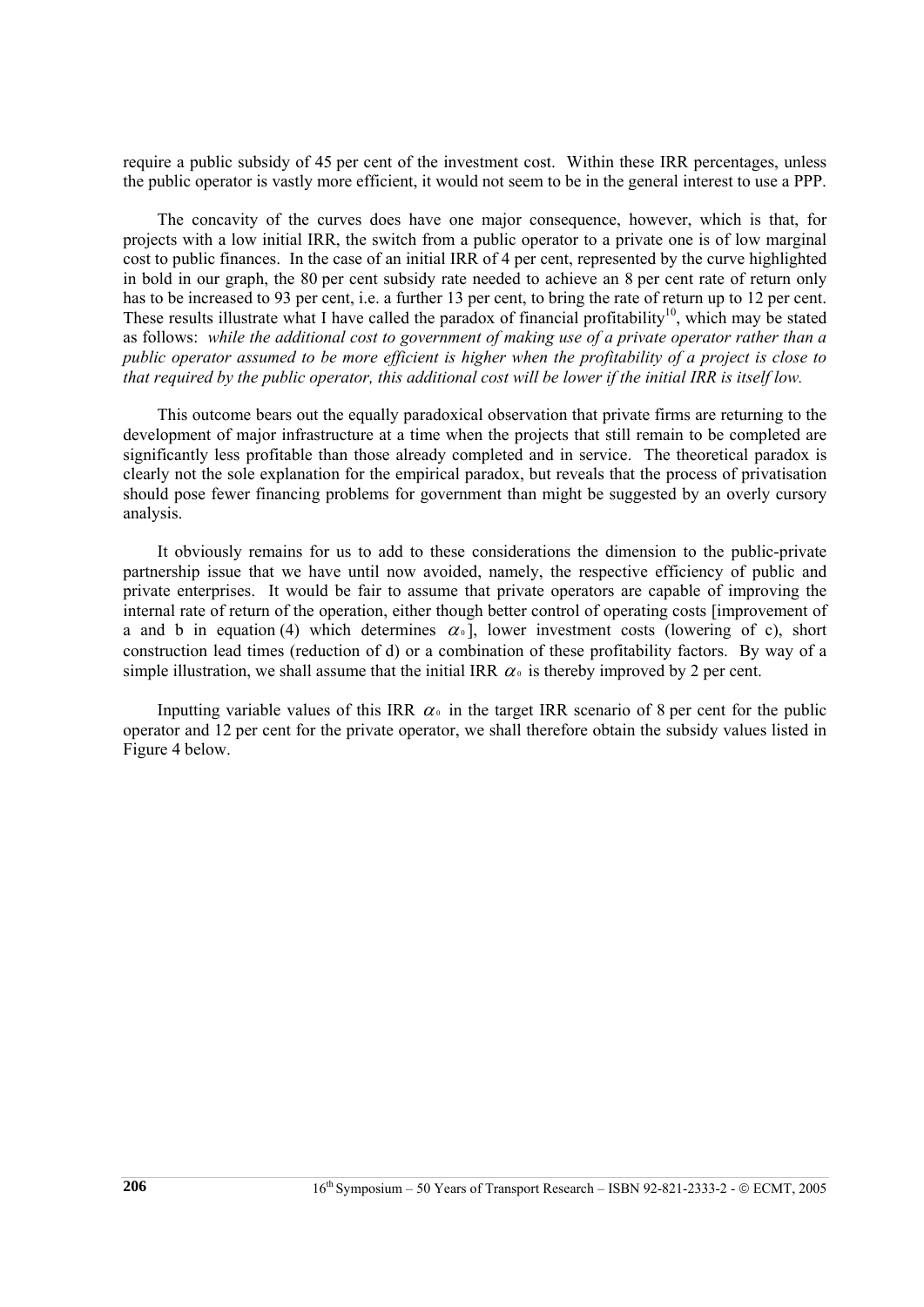

What is interesting about this chart is the way in which the particular configuration it represents suggests that a distinction can be made between three areas of IRR values. These three areas correspond to three relatively contrasting choice universes for the policymaker:

- 1) In the area to the right of the chart, for rates of return of the same order or higher than that targeted by the public operator, public finances can only lose as a result of making use of a private operator. If the loss is relatively limited, however, use of a private operator may be justified by the overall surplus in productivity from which the economy benefits as a whole, due to the difference in efficiency levels.
- 2. In the area to the left of the chart, for very low rates of return, the efficiency differential has a major role to play, but this then brings us closer to situations in which the social return of the project may be insufficient and may result in the project, or its consistency<sup>11</sup>, being challenged. However, if the economic rate of return justifies undertaking the project, awarding the concession to a private operator will be less expensive for public finances.
- 3) Between these two areas lies a "switchover" point up to which, at a particular value<sup>12</sup> of  $\alpha_0$ , the use of a private operator reduces public expenditure. In this case, the social return and public finance economics criteria are convergent and both indicate the private operator as the best collective choice.

It needs to be noted that the existence of *this switchover point is* not *a necessary outcome of the concavity of the subsidy requirement function*; there are clearly parameter values for which this function will at all points remain higher in the case of a private operator. The paradox of financial profitability therefore implies the existence of a switchover point solely for a subset of possible values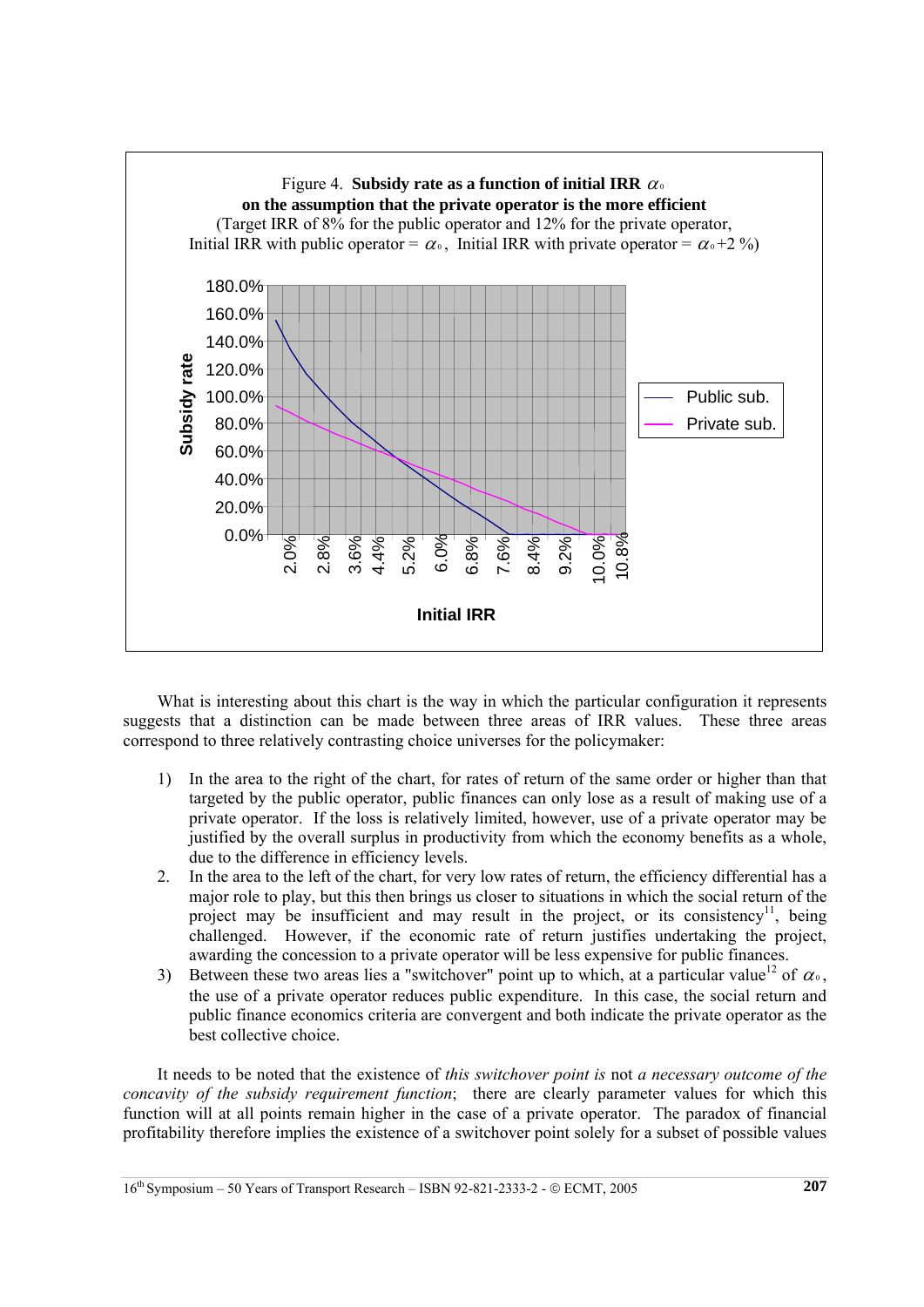for the parameters a, b, c and d, the IRR targeted by both types of operator and, of course, the efficiency differential whose level is clearly decisive.

## **5. CONCLUSION**

We shall draw three conclusions from the above analysis, which, although equally paradoxical, are nonetheless the outcome of the inevitable consequences of the financial constraint.

- 1) When the public financial constraint is very high, the best social return on an investment programme is obtained by giving priority to financial profitability over social and economic profitability.
- 2) If private operators are no more efficient than public operators, it is always more expensive for the State to award a concession for public infrastructure to a private enterprise. However, this additional expense to public finances will be proportionately lower if the financial profitability of the project is itself low.
- 3) If private operators are more efficient, the additional expense entailed by their use may become a gain for public finances, and the lower the financial profitability of the project the higher the probability of such a gain being realised. It is therefore by no means inconsistent that private operators be awarded projects with very low rates of return in that such a course of action can both lower public expenditure and increase the social return of the project.

#### **NOTES**

- 1. World Bank PPI Project Database.
- 2. As is the case for the countries in the Economic and Monetary Union which, under the Maastricht Treaty, had to meet the criterion of debt convergence (no more than 60 per cent of GDP) and which remain subject to the same constraint under the Stability and Growth Pact. Independently of this particular case, any country with a high level of debt may wish to free itself of the "snowball effect" whereby public debt will increase the weight of the debt as a percentage of GDP if interest rates are higher than the nominal rate of growth..
- 3. The TGV Atlantique was subsidised but could just about have been able to finance itself without subsidies; the TGV Nord had a lower rate of return due to higher construction costs and links to London and Brussels that were not as efficient or that were put in place later than expected; the percentage of self-financing generated by the TGV Méditerranée was even lower, and in the case of the TGV Est will be no more than around 10 per cent
- 4. A shadow toll means that users are not charged for using the infrastructure and that the government pays the toll in their place. The operator is thereby encouraged to meet demand as fully as possible, provided that the shadow toll is higher than the marginal cost of usage.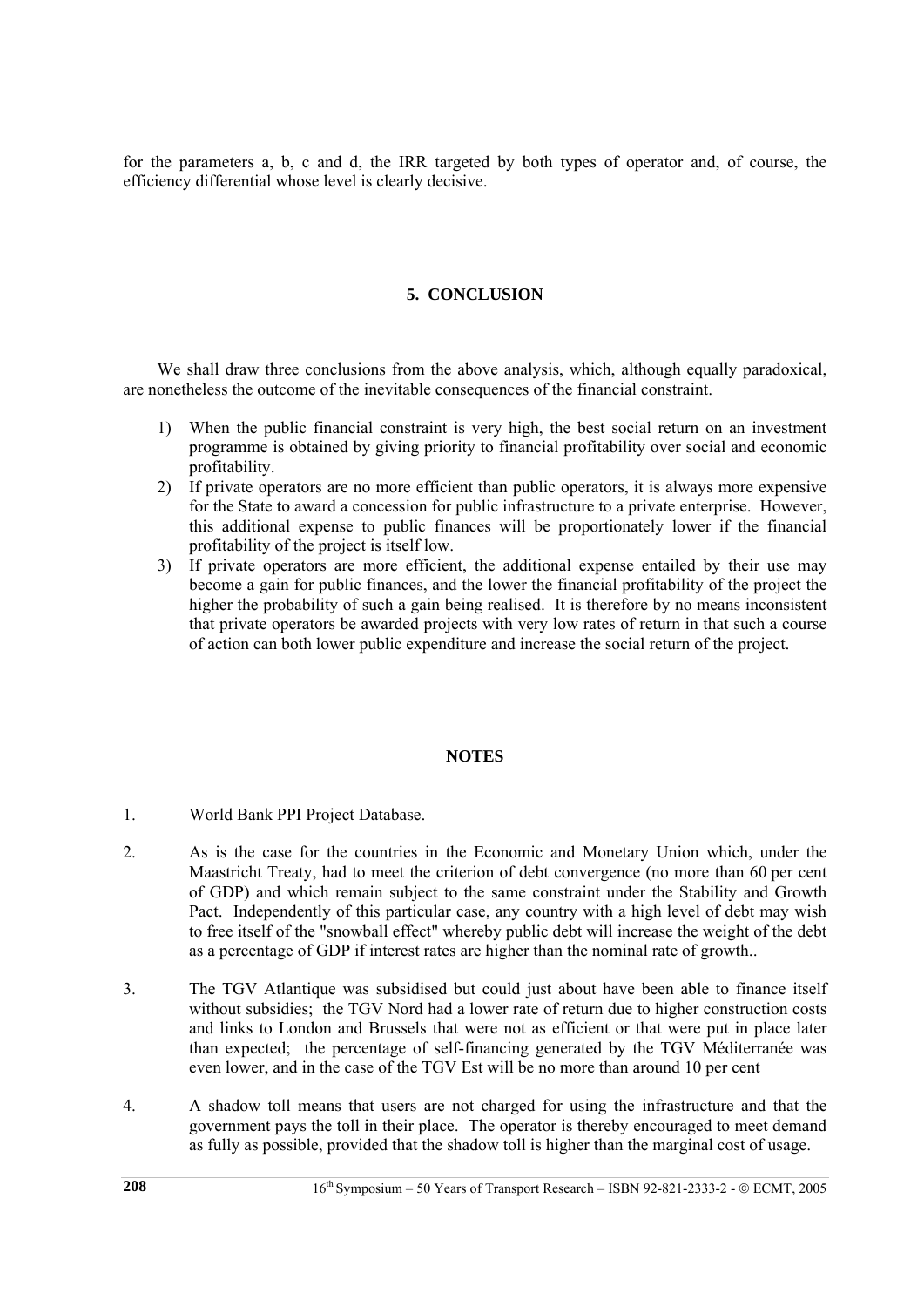- 5. In practice, the principles on which the calculation is based may propose demand forecasts cautiously considered to be linear or exponential forecasts to a given date after which they become linear. The net result (benefit minus cost) will then correspond to the same type of function. The following calculations can be readily transposed with an exponential function and the resultant analyses will not be radically affected.
- 6. Details of the calculations are given in Bonnafous (2002).
- 7. The following results are from simulations performed by Julien Brunel in the course of a research seminar at the LET.
- 8. These were competing projects for the French network proposed in the early 1990s. Most have since been completed with a low apparent subsidy from government in that the contracts were awarded to motorway construction companies able to underwrite and amortize their loans by means of net revenue from connecting roads which were generating profits. In accordance with an EU directive, the use of this instrument, known as linked financing, is no longer permitted.
- 9. While there is no reason why they should be proportional, the IRR and ERR are linked to the projected traffic levels in each project and are therefore correlated.
- 10. This paradox was first discussed in an earlier paper (Bonnafous, 1999), but was not based on the mathematical analysis subsequently presented (Bonnafous, 2001 and 2002); curves close to those in Figure 3 had been established on the basis of empirical simulations generated by the CALQUECO model (Faivre d'Arcier, Mignot, 1998).
- 11. In the case of motorways, for example, it might be wiser to abandon plans to build a toll motorway in favour of a dual carriageway link whose specification will be less demanding and less expensive, partly because of the fact that it is possible to use all or part of an existing road.
- 12. For the mathematically curious, this value for  $\alpha_0$  is 5.2 per cent in the simulation used.

#### **BIBLIOGRAPHY**

- Baird, A.J. (2001), "Trend in Port Privatisation in the World's Top 100 Containers Ports", 9<sup>th</sup> WCTR, Seoul, July, 21 pp.
- Bonnafous, A. (1999), "Infrastructures publiques et financement privé : le paradoxe de la rentabilité financière", *Revue d'Economie Financière*, No. 51.
- Bonnafous, A. (2001), "Transport Infrastructure and Private Financing: a Profitability Rate Paradox",  $9<sup>th</sup> WCTR$ , Seoul, July,  $9$  pp.
- Bonnafous, A. (2002), "Les infrastructures de transport et la logique financière du partenariat public-privés : quelques paradoxes", *Revue Française d'Economie*, Vol. 17, No. 1.

<sup>16</sup>th Symposium – 50 Years of Transport Research – ISBN 92-821-2333-2 - © ECMT, 2005 **209**